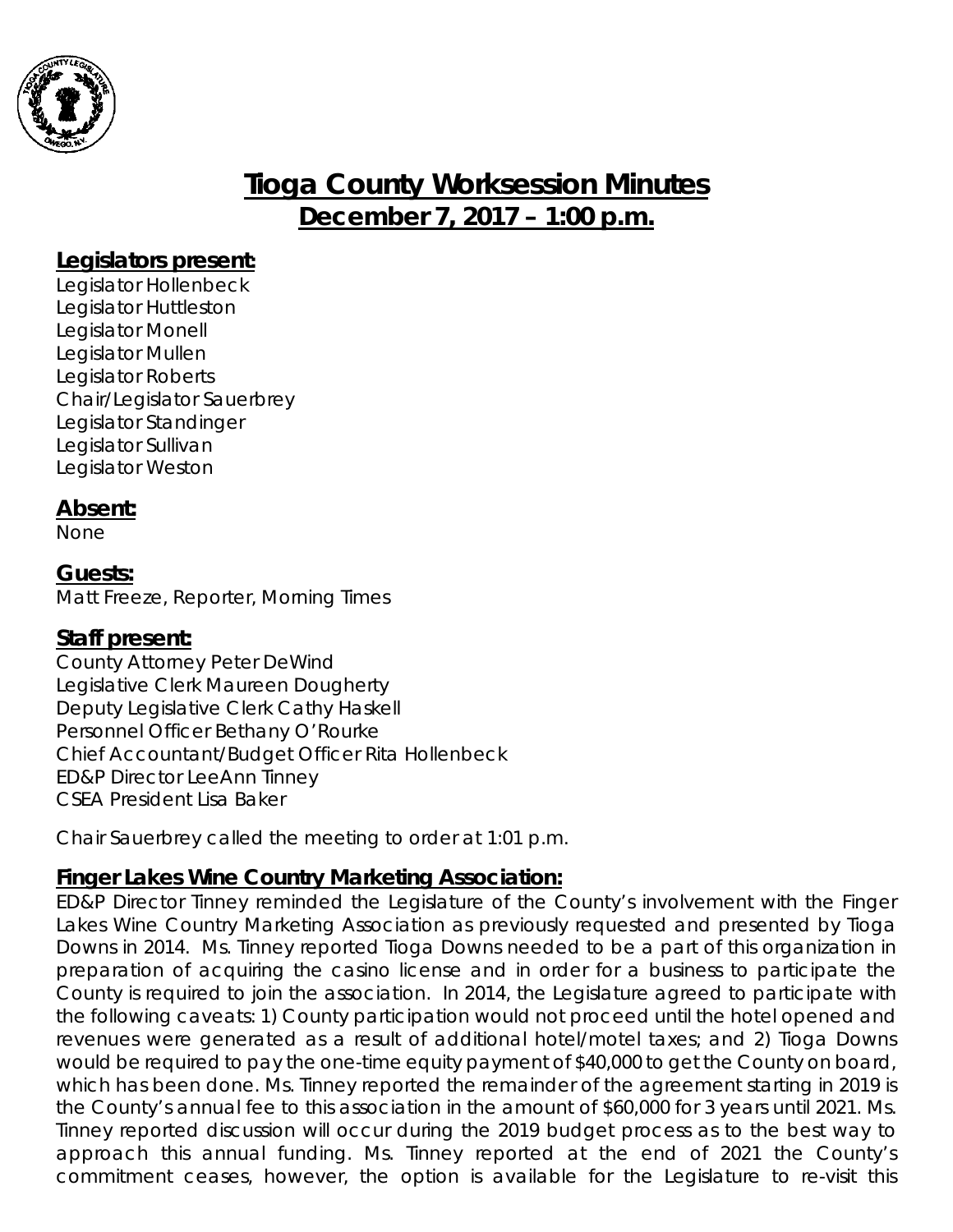relationship and make the decision for continuation. Legislator Sullivan requested Ms. Tinney return to the Legislature with another reminder at the commencement of the 2019 budget discussions.

### **2018 Budget Update:**

Budget Officer Hollenbeck reviewed the difference from the tentative budget to when the adopted budget is passed next week. Ms. Hollenbeck reported the only change is the appropriated fund balance amount based on salary verifications and fringe benefits. Ms. Hollenbeck reported this change was specifically in the general operating fund, so the revenue and expense figures went up slightly. Following the publishing of the tentative budget, Ms. Hollenbeck reported she did not receive any budget inquiries.

#### **Emergency Services Discussion:**

Chair Sauerbrey reported a committee has been established to interview and recommend a candidate for hire to the Legislature for the Director of Emergency Services. Chair Sauerbrey reported the committee consists of: Legislators Hollenbeck, Weston, Sauerbrey, Personnel Officer O'Rourke, and Sheriff Howard. Chair Sauerbrey reported interviews are scheduled to begin on Monday, December 11th with two applicants. To date, Chair Sauerbrey reported five applications have been received, however, the application deadline is Friday, December 8<sup>th</sup>, therefore, additional interviews could be scheduled. Chair Sauerbrey reported this process needs to be expedited, as the County needs to hire a candidate by January 1<sup>st</sup> or the previously adopted resolutions regarding the restructuring of this Department will need to be amended. Chair Sauerbrey reported the Legislature is only interviewing and hiring the Director position, as the Director will be responsible for hiring the Deputy Director. Chair Sauerbrey reported it is possible that a special meeting will be called for the next worksession on December 19<sup>th</sup> in order to adopt the resolution hiring the Director position. Chair Sauerbrey requested Ms. O'Rourke email resumes to Legislators Hollenbeck and Weston for the interviews being conducted on Monday, December 11th.

#### **Approval of Worksession Minutes – November 21, 2017:**

Legislator Sullivan motioned to approve the November 21, 2017 Legislative Worksession minutes as written, seconded by Legislator Hollenbeck with Legislators Hollenbeck, Huttleston, Monell, Mullen, Roberts, Sauerbrey, Standinger, Sullivan and Weston voting yes. Motion carried.

### **Action Items:**

# **ACTION ITEMS FROM JULY 6, 2017:**

#### **ACTION ITEM #1 – 7/6/17 – Paying Costs for Demolished Properties –**

The Chair of the Legislature will set up a committee in January 2018 to start investigating options to determine how to proceed with the villages in regards to special assessments and property demolitions. Legislators Weston, Hollenbeck, and Mullen expressed interest in serving on this committee. **This action item will be carried forward from the December 7, 2017 Legislative Worksession.**

Legislator Roberts inquired about the status of the Land Bank. Chair Sauerbrey reported the County received the 501c3. Chair Sauerbrey reported ED&P Deputy Director Saraceno has requested that the Legislature reach out to the State to lobby for funding in the State budget. Chair Sauerbrey suggested Ms. Saraceno attend the December 19th worksession to provide a status update.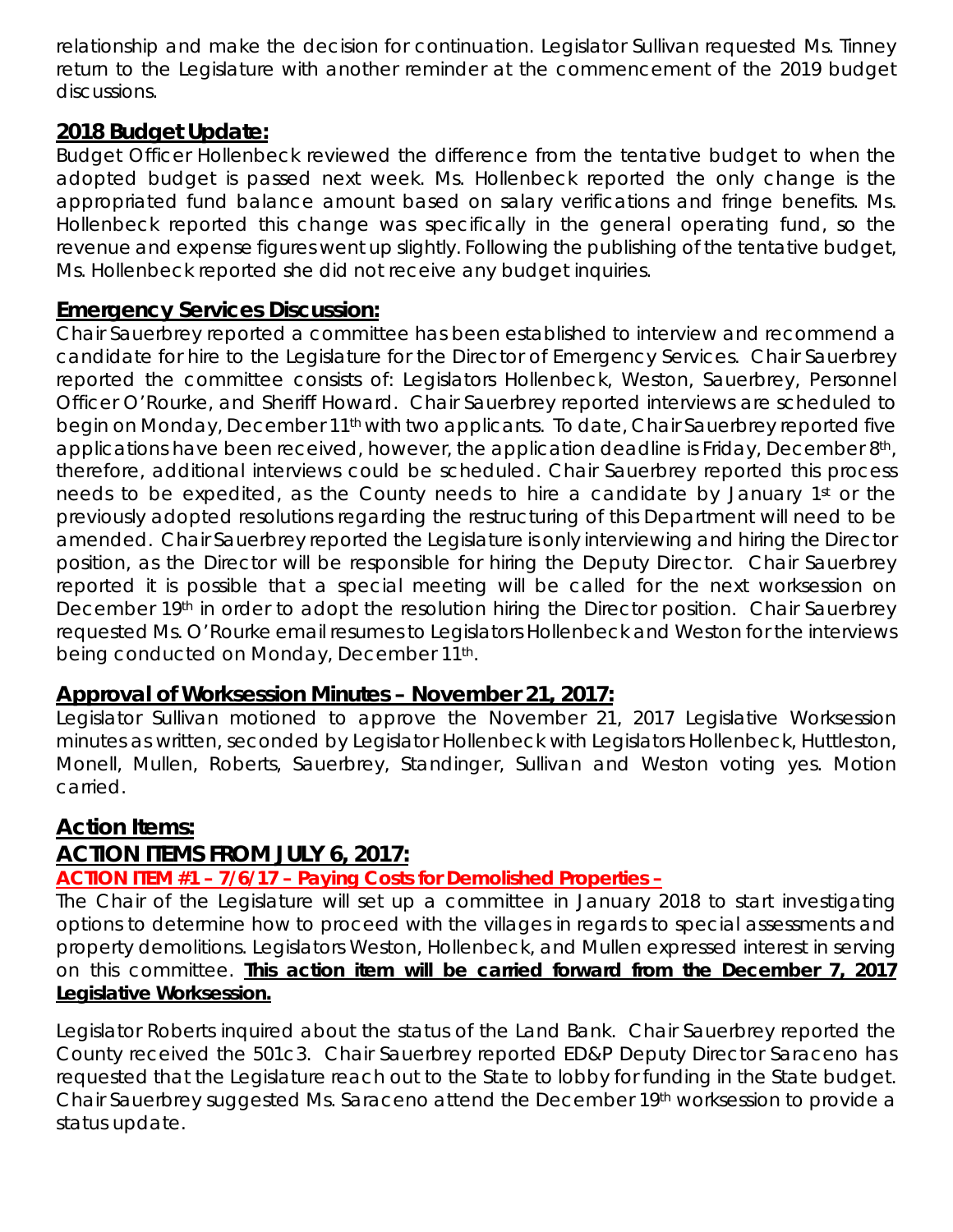# **Legislative Support – Legislative Clerk Dougherty:**

### *Approval of Legislative Support Committee Minutes – November 9, 2017:*

Legislator Mullen motioned to approve the November 9, 2017 minutes as written, seconded by Legislator Sullivan with Legislators Hollenbeck, Huttleston, Monell, Mullen, Roberts, Standinger, Sauerbrey, Sullivan, and Weston voting yes. Motion carried.

Legislative Clerk Dougherty reported the following:

- The December Legislative Meeting is scheduled for Tuesday, December 12, 2017, at 6:00 p.m*.* in the Hubbard Auditorium. The Legal/Finance Committee will meet prior at 4:00 p.m. in the Legislative Conference Room.
- Legislator Monell will do the prayer and pledge and start the voting process at the December 12, 2017 Legislature meeting.
- Assisted the new accountant in the Treasurer's Office on 1099 process.
- Attended a Department Head meeting in November.
- Legislative Budget is tracking well.

# **Proclamations (3) –**

- → *National Influenza Vaccination Week –* This resolution will just be noted in the minutes of the December 12, 2017 Legislature meeting.
- → *Pearl Harbor Remembrance Day –* This resolution will just be noted in the minutes of the December 12, 2017 Legislature meeting.
- → *Owego Girls Volleyball Team –* Chair Sauerbrey will read and present this resolution at the December 12, 2017 Legislature meeting.

# **Recognition Resolution (1) –**

→ *Recognition Resolution Recognizing Frank R. Okrasinski, Jr., Tioga County Fire Coordinator –* Legislator Mullen will read and present this resolution at the December 12, 2017 Legislature meeting. Chair Sauerbrey will also speak on behalf of this employee.

# **Resolutions:**

All resolutions were reviewed with discussion on the following:

- → *Renew Contract Partners in Safety, Inc. (CDL Drug and Alcohol Testing) –* Legislator Weston inquired as to whether this contract is required to go out for bid. County Attorney DeWind reported the County is not required to go out for bid on this contract due to professional services. Mr. DeWind reported the local share paid by the County is relatively low and includes (18) other agencies/partners using this service, as well.
- → *Home Rule Request for Amendment of New York State Corrections Law 500-c to Authorize the Tioga County Correctional Facility to Hold Persons Under Arrest for*  Arraignment in Any Court Located in Tioga County - Legislator Mullen reported this is the first step in the lengthy process for providing counsel at arraignment. Ms. Dougherty reported Sheriff Howard will be sending the certified adopted resolution along with a letter to Assemblyman Friend and Senator Akshar.
- → *2018 Staff Changes Economic Development and Planning Department –* Legislator Sullivan inquired as to whether this position will remain part-time and move from CCE to County. Ms. Tinney reported the former Ag Economic Development Specialist working through CCE left employment a couple of months ago and during the budget process the County decided to put the \$25,000 in the ED&P 2018 budget for the hire of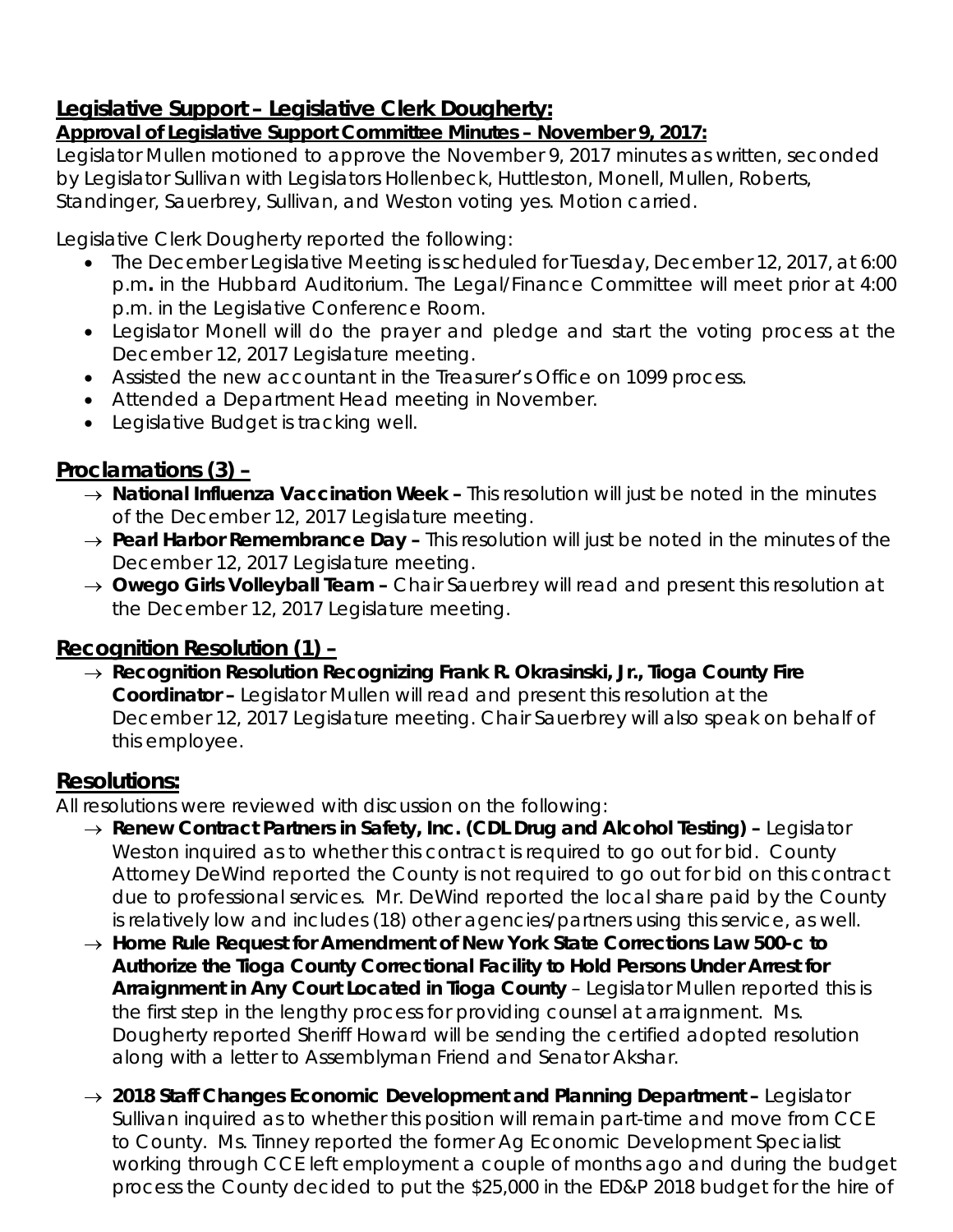a part-time employee versus continuing the relationship with CCE regarding this position. Legislator Sullivan inquired as to whether CCE was paid for the entire 2017 year. Ms. Tinney reported there is one quarterly billing remaining since the departure of the employee, however, Mr. Fagan and another CCE employee have been covering the duties, therefore, the County will be paying this last quarterly billing.

# **Organizational Agenda – January 2, 2018:**

- Ms. Dougherty reviewed the 2018 Organizational Meeting agenda and noted the following:
	- → *Prayer & Pledge* Legislator Mullen will be doing the prayer, pledge, as well as starting the voting process.
	- → *Swearing-In Process -* Ms. Dougherty reported Legislators Hollenbeck, Roberts, Standinger, and Weston will need to be sworn-in for their newly elected terms. In addition, the County Treasurer and District Attorney will also be in attendance to be sworn-in, however, this is just a formality as they will need to be officially sworn-in prior as their positions are effective January 1, 2018.
	- → *Nominations and Swearing-In of Legislative Chair –* Newly appointed Chair will give a brief speech.
	- → *Nominations and Swearing-In of Deputy and 2nd Deputy Legislative Chairs* Chair Sauerbrey reported a 2nd Deputy Chair was appointed in 2017 as a means of maintaining County operations in the event the Chair and 1<sup>st</sup> Deputy are unavailable. Chair Sauerbrey inquired as to whether the Legislature was interested in continuing this process for 2018. There was no objection to this, therefore, Ms. Dougherty reported two separate nominations will need to occur to fill these positions.
	- → *Public Information Officer*  This is a legislative nomination/appointment. Chair Sauerbrey reported she will speak to Emergency Services Department prior to this meeting. Chair Sauerbrey reported she sent an email to the current Director, however, is still waiting for a response. Legislator Weston reported the concern of having a non-County employee hold this position was discussed previously.
	- → *Republican Majority Leader* This is a legislative nomination/appointment.
	- → *Disclosures –* All legislators will be required to express their disclosures, if applicable.
	- → *Resolutions –* Ms. Dougherty reviewed the standard resolutions and questions were raised on the following:

• **Designation of Official Depositories** – Legislator Weston inquired as to whether the funds noted on the resolution is County money and, if so, is interest accruing. Ms. Hollenbeck reported these depositories are holding County funds and interest is accruing on almost all. However, the amounts shown on the resolutions are representative of not to exceed amounts. Ms. Hollenbeck reported each bank holding County funds is only FDIC insured up to \$250,000 per account.

• **Annual Review of Procurement Policy** – Ms. Dougherty reported this policy is required to be annually reviewed by the Legislature to ensure the bidding process is accurately followed with obtaining the required quotes. Ms. Dougherty reported the ITCS Director serves as the Purchasing Coordinator for the County and he is also required to ensure the process is accurately followed. Mr. DeWind reported this is a review of policy and at this time does not require any changes and limits are correct.

### **Other**

→ *Sanmina Closing –* Chair Sauerbrey reported she received a fax today from Sanmina announcing the facility closing effective March 7, 2018. Chair Sauerbrey reported separation of 161 full-time employees is expected to occur on or before this date with retention of 113 employees. Chair Sauerbrey reported there are temporary assemblers